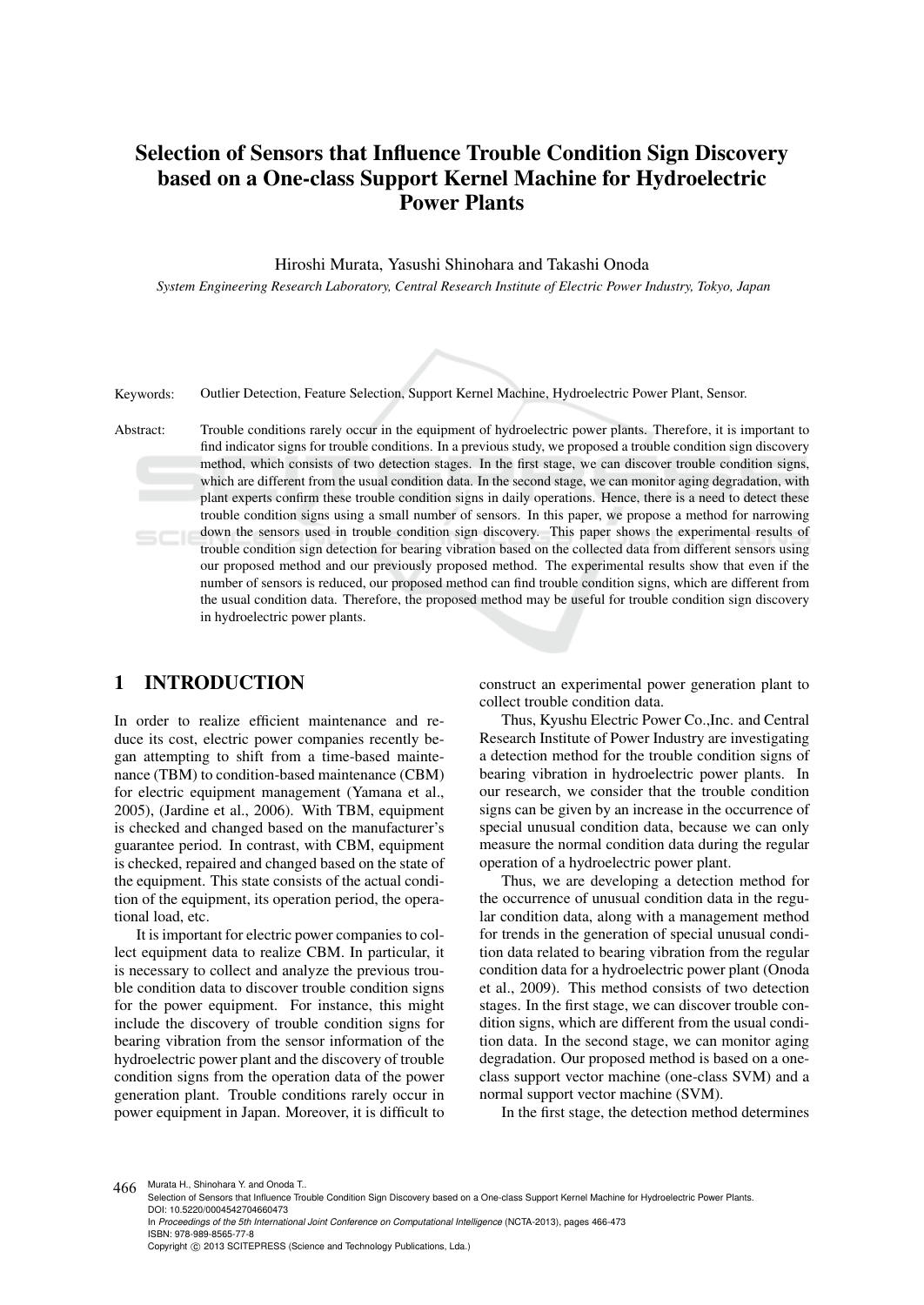the relevance between the degree of an unusual condition and various pieces of sensor information using the weights of the one-class SVM. However, it is difficult for plant experts to evaluate whether or not sensors that have weights close to zero affect an unusual condition. If our detection method is introduced in an actual plant, plant experts will have to confirm the trouble condition signs in daily operations. Hence, there is a need to be able to confirm the trouble condition signs using a small number of sensors.

In this paper, we propose a method for narrowing down the sensors that influence an unusual condition. This method is based on the one-class support kernel machine (one-class SKM).

In Section 2 of this paper, we briefly explain our proposed method for discovering a trouble condition sign. We briefly describe the previously proposed method to detect unusual condition data, and we propose a new method for the selecting sensors that influence an unusual condition. The experimental results are shown in Section 3. Finally, we present conclusions in Section 4. HN ANI

# 2 PROPOSED METHOD

In this section, we give an outline of the trouble condition sign discovery method using the *special unusual condition data*. In addition, we explain the previously proposed method for detecting an unusual condition pattern. Finally, we propose a new method for combining the unusual condition pattern detection and the sensor reduction.

# 2.1 Trouble Condition Sign Discovery Approach

Generally, the discovery of a trouble condition sign relies on the detection of a peculiar case that appears only before an existing trouble condition by comparing the regular condition data and trouble condition data. However, it is a fact that the trouble condition data for electric power equipment are limited, because electric power plants are designed with the high safety factors and are appropriately maintained. Currently, our bearing vibration data for hydroelectric power plants also do not include trouble condition data. Therefore, it is impossible to discover a peculiar case before the occurrence of trouble condition data, because it is difficult to obtain trouble condition data, and it is impossible to compare regular condition data with trouble condition data. Thus, we believe that the relation between a peculiar condition before the occurrence of trouble condition



Figure 1: Image of Trouble Condition Sign Discovery.

data (hereafter, we call this the trouble condition sign) and *special unusual condition data* is as follows.

*The trouble condition sign ≈ A strong rise in the occurrence of special unusual condition data.*

It is possible to change the discovery of the trouble condition sign to the detection of the *special unusual condition data* in the regular condition data. In other words, we suppose that the *special unusual condition data* with a low probability of existing in the regular condition data has a high probability of being a trouble condition sign.

For the condition-based maintenance of hydroelectric power plants, it is very important to discover trouble condition signs. Our proposed trouble condition data discovery method integrates the detection method for *special unusual condition data* and a method of tracing the trends for the generation of *special unusual condition data*.

Figure 1 shows an image of the trouble condition sign discovery for the condition based maintenance of hydroelectric power plants. Our proposed trouble condition sign discovery method is an interactive method. Our system mainly consists of two methods.

The first method is a selection method for the *special unusual condition data*, which relate to the trouble condition sign. This method consists of two phases. The first phase is an unusual condition pattern detection phase based on the one-class SVM or one-class SKM. The next phase is the *special unusual condition data* selection. The detected unusual condition data may include unusual condition data generated by sensor faults and so on.

In our method, human experts detect strange data such as the data generated by sensor faults using their expertise, operation reports, etc., and then select the data related to a trouble condition sign in the unusual condition data. This selected unusual condition data are defined as the *special unusual condition data*.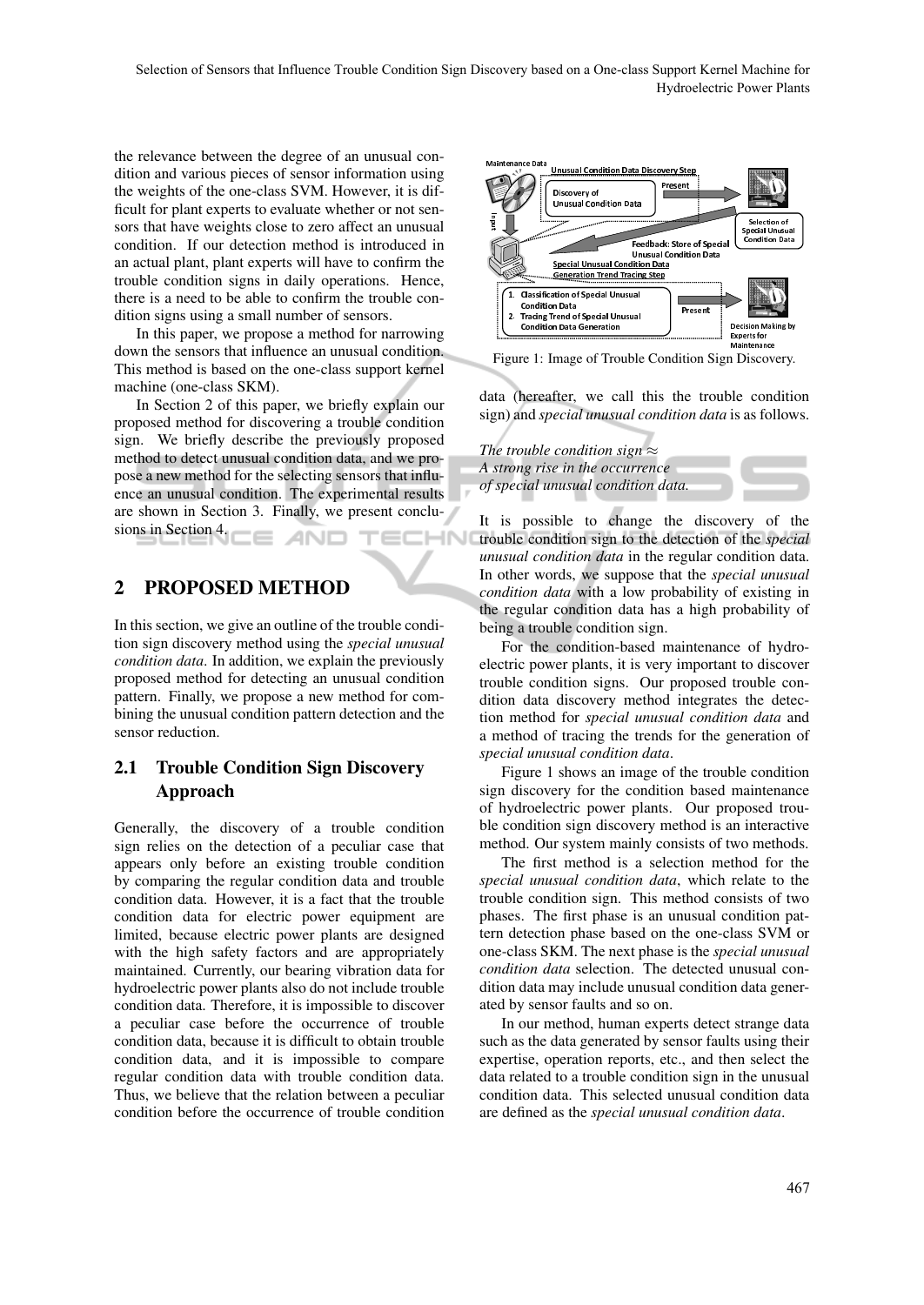

Figure 2: Image of Unusual Condition Data Detection.

The other method is the generation trend tracing method based on a normal SVM. The unusual condition data detection method detects some rare case data in the regular condition data and displays these patterns to experts. From the displayed patterns, the experts select some data that may indicate a trouble condition sign and teach them to the computer.

After this, the computer has the regular condition data and the selected unusual condition data. Now, the computer can generate an optimal hyperplane, which can classify the two classes, by using an SVM. The hyperplane classifies unseen data and finds some data that are similar to the selected unusual condition data. Therefore, the computer can trace the trend for the generation of *special unusual condition data*.

# 2.2 Unusual Condition Pattern Detection

Figure 2 shows the concept for the detection of unusual condition data in the regular condition data. In this figure, the gray area denotes the regular condition data area. In this research, the unusual condition data are detected from this regular condition data. From Figure 2, if we can find a hyper-sphere, that can cover 99% of the regular condition data, we can consider the other 1% to be unusual condition data. This 99% of the regular condition data are called "usual condition data." In Figure 2, the inside of a circle shown by a solid black line is the usual condition data area, and the black stars denote the unusual condition data. Therefore, if we can correctly find the boundary for an area of  $\alpha$ % in the regular condition area, it is possible to detect the unusual condition data that do not belong to this  $\alpha$ % area of the regular condition data. We adopt a one-class SVM or one-class SKM to correctly find this boundary.

#### 2.3 One-class Support Vector Machine

Schölkopf et al. suggested a method of adapting the SVM methodology to a one-class classification prob-

lem (Schölkopf et al., 2000). Essentially, after transforming the feature via a kernel, they treat the origin as the only member of the second class. By using "relaxation parameters," they separate the image of the one class from the origin. Then, the standard twoclass SVM techniques are employed.

One-class SVM (Schölkopf et al., 2000) returns a function *f* that takes the value *−*1 in a "small" region, capturing most of the training data points, and  $+1$  elsewhere.

Let the training data be  $x_1, \ldots, x_N$ , belongs to one class *X*, where *X* is a compact subset of  $R^N$ , and *N* is the number of observations. Let  $\Phi: X \to H$  be a kernel map that transforms the training examples into a feature space. The dot product in the image of Φ can be computed by evaluating some simple kernels,

$$
k(\mathbf{x}, \mathbf{y}) = (\Phi(\mathbf{x}) \cdot \Phi(\mathbf{y})). \tag{1}
$$

Then, in order to separate the data set from the origin, one needs to solve the following quadratic program:

NOL

$$
\min_{\mathbf{w}, \xi, \rho} \quad \frac{1}{2} \|\mathbf{w}\|^2 - vN\rho + \sum_{N} \xi_i
$$
\nsubject to 
$$
(\mathbf{w} \cdot \Phi(\mathbf{x}_i)) \ge \rho - \xi_i,
$$
\n
$$
\xi_i \ge 0.
$$
\n(2)

Using multipliers  $\alpha_i, \beta_i \geq 0$ , we introduce a Lagrangian

$$
L(\mathbf{w}, \xi, \rho, \alpha, \beta) = \frac{1}{2} ||\mathbf{w}||^2 - vN\rho + \sum_{i} \xi_i
$$
  
- 
$$
\sum_{i} \alpha_i ((\mathbf{w} \cdot \Phi(\mathbf{x}_i)) - \rho + \xi_i) - \sum_{i} \beta_i \xi_i
$$
 (3)

and set the derivatives with respect to the primal variables w*,*ξ*<sup>i</sup> ,*ρ equal to zero, yielding

$$
\mathbf{w} = \sum_{i} \alpha_{i} \Phi(\mathbf{x}_{i}), \qquad (4)
$$

$$
\alpha_i = 1 - \beta_i \le 1, \ \sum_i \alpha_i = \nu N. \tag{5}
$$

Substituting Eqs.  $(4)$  and  $(5)$  into Eq.  $(3)$ , we obtain the dual problem:

$$
\min_{\alpha} \quad \frac{1}{2} \sum_{i,j} \alpha_i \alpha_j \Phi(\mathbf{x}_i) \cdot \Phi(\mathbf{x}_j) \tag{6}
$$

$$
= \min_{\alpha} \quad \frac{1}{2} \sum_{i,j} \alpha_i \alpha_j k(\mathbf{x}_i, \mathbf{x}_j) \tag{7}
$$

subject to 
$$
0 \le \alpha_i \le 1
$$
,  $\sum_i \alpha_i = vN$  (8)

All patterns  $\{x_i : \alpha_i > 0, i = 1...N\}$  are called support vectors. These patterns correspond to the hyperplane. From Eq. (8),  $v \in (0,1)$  is an upper bound on the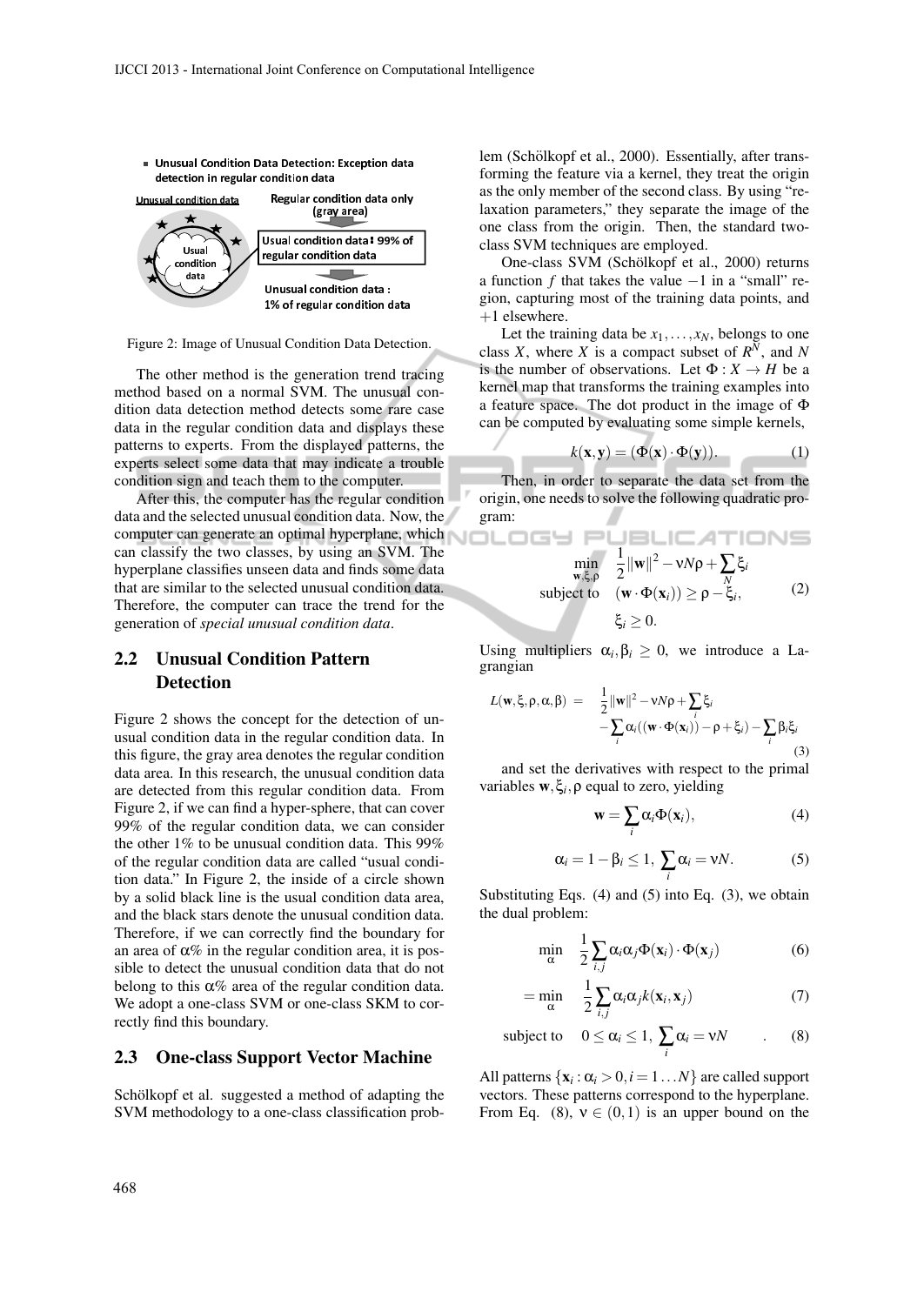Ñ

fraction of outliers, and a lower bound on the fraction of support vectors. The decision function

$$
f(\mathbf{x}) = sgn((\mathbf{w} \cdot \Phi(\mathbf{x})) - \rho)
$$
 (9)

will be positive for most examples of  $x_i$  contained in the training set, while the fraction of support vectors will still be small. The actual trade-off between these two is controlled by  $v$ . For a new point **x**, the value of  $f(\mathbf{x})$  is determined by evaluating which side of the hyperplane it falls on. One can show that at the optimum, the two inequality constraints of Eq. (2) become equalities if  $0 < \alpha_i < 1$ . Therefore, we can recover  $\rho$  by exploiting the fact that, for any such  $\alpha_i$ , the corresponding pattern  $x_i$  satisfies

$$
\rho = \mathbf{w} \cdot \Phi(\mathbf{x}_i) = \sum_j \alpha_j k(\mathbf{x}_j, \mathbf{x}_i)
$$
 (10)

#### 2.4 One-Class Support Kernel Machine

One-class SKM was developed based on support kernel machine (SKM) (Bach et al., 2004). SKM is a kind of the multiple kernel learning problem defined by Lanckriet et al. (Lanckriet et al., 2004). SKM is able to combine feature selection and optimization.

Eq. (6) is transformed into

$$
\min_{\alpha} \sum_{j} (\sum_{i} \alpha_{i} \Phi(\mathbf{x}_{i,j}))^{2}.
$$
 (11)

This square sum is transposed to maximize the square

$$
\min_{\alpha} \max_{j} (\sum_{i} \alpha_{i} \Phi(\mathbf{x}_{i,j}))^{2}, \qquad (12)
$$

and transposed to maximize the absolute value

$$
\min_{\alpha} \max_{j} |\sum_{i} \alpha_{i} \Phi(\mathbf{x}_{i,j})|.
$$
 (13)

Eq. (13) is transformed into

$$
\min_{\alpha} \quad \mathbf{w}_0
$$
\n
$$
\text{subject to} \quad |\mathbf{w}_j| = |\sum_i \alpha_i \Phi(\mathbf{x}_{i,j})| \le \mathbf{w}_0
$$
\n
$$
0 \le \alpha_i \le 1, \ \sum_i \alpha_i = \mathbf{v}N. \tag{14}
$$

Eq. (14) is a linear programming problem and leads to a sparse w with good generalization properties. Therefore, this equation can be solved quickly and it selects efficient features. Here, the decision function of the one-class SKM is the same as Eq. (9).

#### 3 EXPERIMENT

In this section, we describe our experiment. In particular, we briefly introduce the measurement data, our experimental setup, experimental results, and the evaluation.

Table 1: Outline of Ooyodo River First Hydroelectric Power Plant.

| <b>Generated Output</b>  |               | 13.500kW                                   |  |  |  |  |  |
|--------------------------|---------------|--------------------------------------------|--|--|--|--|--|
| Working Water            |               | $42m^3/s$                                  |  |  |  |  |  |
| <b>Effective Head</b>    |               | 38.40m                                     |  |  |  |  |  |
| Turbine Type             |               | Vertical Shaft Francis Turbine             |  |  |  |  |  |
| <b>Rated Revolutions</b> |               | $200$ rpm                                  |  |  |  |  |  |
| Per Minute               |               |                                            |  |  |  |  |  |
|                          | Upper         | Oil Self Contained Type Segment            |  |  |  |  |  |
|                          | Bearing       | Bearing (Oil Feeding)                      |  |  |  |  |  |
| Bearing                  | <b>Bottom</b> | <b>Oil Self Contained Type Cylindrical</b> |  |  |  |  |  |
|                          | Bearing       | Bearing (Natural Cooling)                  |  |  |  |  |  |
| Type                     | Turbine       | Oil Self Contained Type Segment            |  |  |  |  |  |
| Bearing                  |               | Bearing (Natural Cooling)                  |  |  |  |  |  |
| <b>Thrust</b>            |               | <b>Oil Self Contained Type Michell</b>     |  |  |  |  |  |
| Bearing                  |               | Bearing (Natural Cooling)                  |  |  |  |  |  |

#### 3.1 Measurement Data

Table 1 shows the outline of the Ooyodo River First hydroelectric power plant. This hydroelectric power plant has various sensors to measure data related to bearing vibration. The measured operation data were collected from the hydroelectric power plant and analyzed using our proposed method. The measured operation data related to bearing vibration were collected from June 14, 2006, to January 31, 2008, at the Ooyodo River First hydroelectric power plant.

One data set was composed of the sensor and weather information from 38 measurement items for a measurement interval of 5 s. All of the measurement data were regular condition data and did not include the trouble condition data.

#### 3.2 Experimental Setup

Our experiment analyzed the measurement data, which were explained in 3.1. The measurement data were composed of 38 measurement items. However, in order to detect the unusual condition data for bearing vibration, we extracted the measurement items related to the bearing vibration from all of the measurement items. Therefore, 16 measurement items were selected based on the bearing vibration knowledge of the experts to analyze the unusual condition data. Table 2 shows these selected 14 measurement items.

The power generator operation consists of the starting condition, parallel condition, parallel off condition and stopping condition. The number of starting condition data points and parallel off condition data points was relatively very small in our dataset. The number of parallel operation condition data points was very large. If we analyzed all of the measurement data to detect the unusual condition data, the detected condition data consisted of the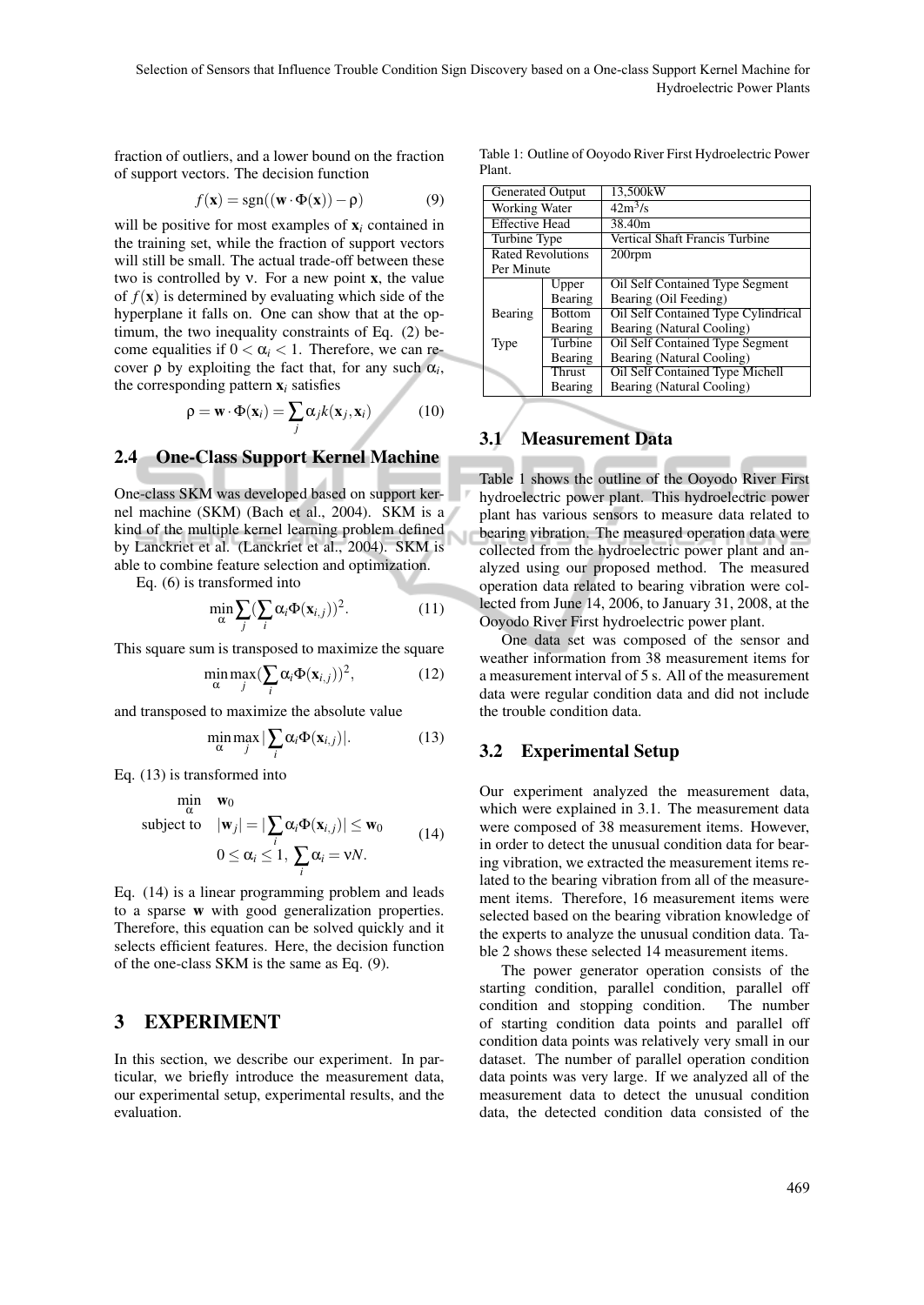| A. Generated Output (MW)              | <b>B.</b> Revolutions Per Minute |
|---------------------------------------|----------------------------------|
| C. Upper Bearing Oil Temp. -          | D. Turbine Bearing Oil           |
| Oil Cooler Inlet Air Temp. (°C)       | Temp. $(^{\circ}C)$              |
| E. Thrust Bearing Temp. $(^{\circ}C)$ | F. Bottom Oil Tank Oil           |
|                                       | Temp. $(^{\circ}C)$              |
| G. Bottom Bearing Inlet Air           | H. Turbine Shaft Vibration       |
| Temp. $(^{\circ}C)$                   | $(X axis)$ ( $\mu$ m)            |
| I. Upper Bearing Vibration            | J. Upper Bearing Vibration       |
| (Perpendicular) $(\mu m)$             | (Horizon) $(\mu m)$              |
| K. Bottom Bearing Vibration           | L. Bottom Bearing Vibration      |
| (Perpendicular) $(\mu m)$             | (Horizon) $(\mu m)$              |
| M. Wheel Cover Vibration              | N. Wheel Cover Vibration         |
| (Perpendicular) $(\mu m)$             | (Horizon) $(\mu m)$              |
|                                       |                                  |

Table 2: Measurement Items.

Table 3: Number of Data Points for Each Condition.

| Group                        | The number of data points |
|------------------------------|---------------------------|
| Stopping condition           | 2.430.295                 |
| Starting condition           | 6.629                     |
| Parallel operation condition | 4,346,259                 |
| Parallel off condition       | 672.                      |
| Total                        | 2.804.113                 |

starting condition data or the parallel off condition **Experiment** data, which were different from the parallel operation condition data. This was not a good situation for our analysis. Therefore, all of the measurement data were divided into the following four groups based on the expertise of the experts.

Starting condition:

Generator Voltage (V-W) *<* 10kV, Guide Vane Opening *≥* 10% and Revolutions per Minute *≥* 200 rpm.

Parallel operation condition: Generator Voltage (V-W) *≥* 10kV and Revolutions per Minute *≥* 200 rpm.

Parallel off condition:

Generator Voltage (V-W) *<* 10kV, Guide Vane Opening *<* 10% and Revolutions per Minute *≥* 200 rpm.

Stopping condition: Otherwise.

These groups were defined by the experts. Table 3 shows the number of data points in each group.

In the stopping condition group, the bearing does not rotate. Moreover, only one or less than one parallel off condition data point was found for each actual parallel off condition. Therefore, these data groups were omitted from the analyzed data. In other words, the unusual condition data were detected in the other

group, which were the starting condition and parallel operation condition. We use a linear kernel in our experiments because it is impossible to tune the kernel parameters using only the regular condition data. In order to ignore the different measurement units and define the unsafe condition, the measurement data were normalized using the following equation for each measurement item for the one-class SVM.

value = 
$$
-\frac{\text{actual value} - \text{min. value}}{\text{max. value} - \text{min. value}} + 1
$$

For the hydroelectric power plant, a high value for any sensor denotes an unsafe condition. Therefore, our method adopted the normalization.

The one-class SKM is equivalent to a one-class SVM that applies *optimized scaling*. Therefore, the measurement data were normalized to maintain the variances of the features, and the origin became the high value of each sensor. Additionally, the measurement data points were multiplied by *−*1.

# 3.3 Unusual Condition Discovery

The unusual condition data were discovered in the starting condition data and the parallel condition data by applying the one-class SVM or one-class SKM. This experiment used the operation data measured from June 14, 2006, to May 31, 2007, to find the special unusual condition data. The discovered unusual condition data were determined to be *special unusual condition data* based on the knowledge of human experts. In the starting condition, 0.1% of the starting operation condition data was determined to be unusual condition data. In the parallel condition, 0.002% of the parallel operation condition data was determined to be unusual condition data. Tables 4 and 5 show the detected unusual condition data from the starting operation condition data from the Ooyodo River First hydroelectric power plant. The unusual condition data that were detected by our system were presented to experts to identify *special unusual condition data*. These human experts pointed out a special feature of the detected data. This feature was that unusual values were detected in data point no. 15 of Table 4 and data point no. 10 of Table 5. The human experts checked the daily operation report for this day and found the following fact. Oil leakage at bearing was found and repaired on this day. This was a very rare case and showed a trouble condition sign.

#### 3.4 Discussion

Figures 3 and 4 show the monthly distributions of unusual condition data. From these figures, the results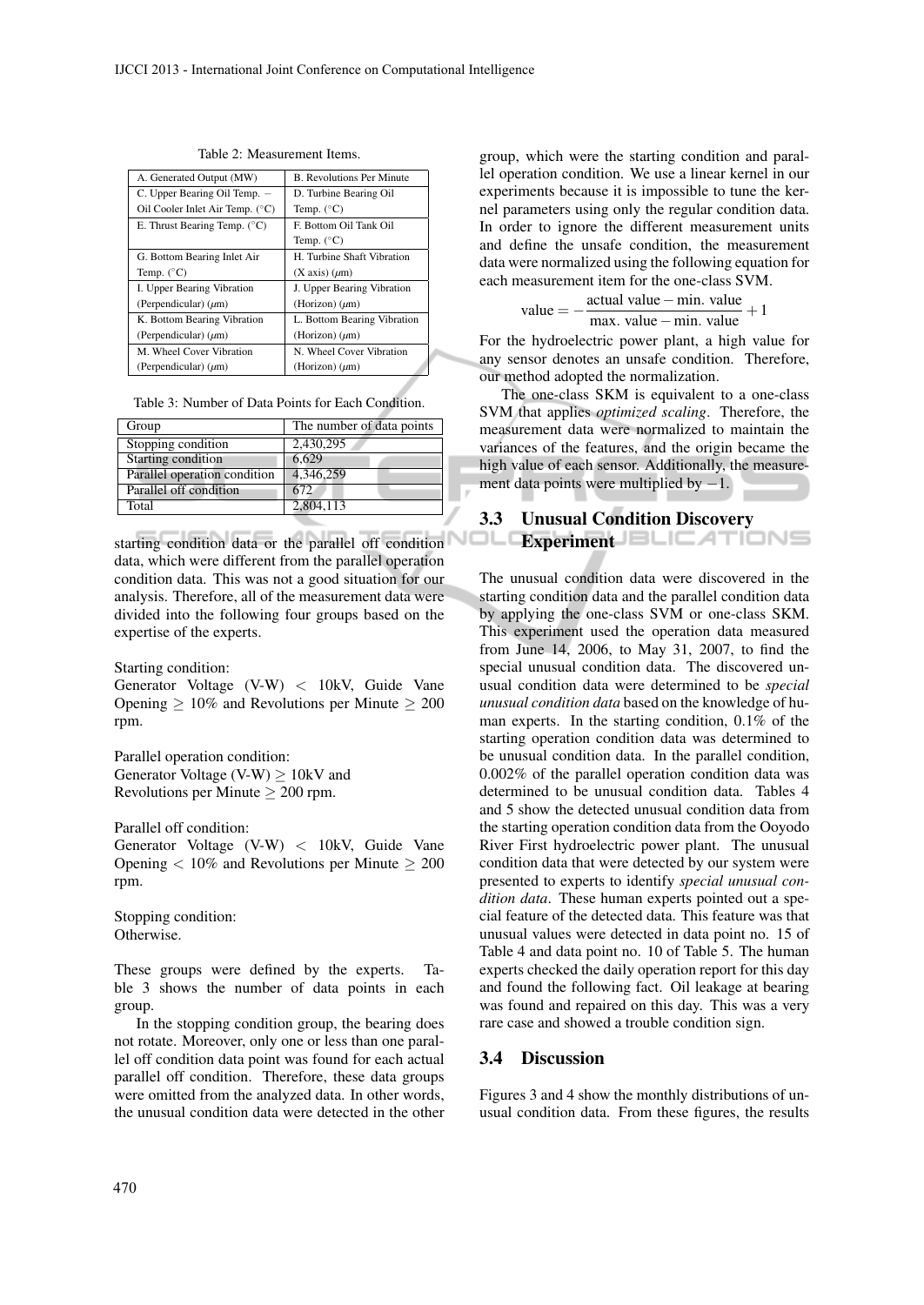| Data Point No.                                     | 1(1)            | $\overline{c}$  | 3                       | 4                 | 5(2)            | 6(3)            | 7              | 8               | 9(6)            |
|----------------------------------------------------|-----------------|-----------------|-------------------------|-------------------|-----------------|-----------------|----------------|-----------------|-----------------|
| <b>Revolutions Per Minute</b>                      | 197.0           | 198.8           | 199.7                   | 196.6             | 199.8           | 200.2           | 199.0          | 196.1           | 198.7           |
| Upper Bearing Oil Temp. -                          |                 |                 |                         |                   |                 |                 |                |                 |                 |
| Oil Cooler Inlet Air Temp. (°C)                    | 13.8            | 10.8            | 12.4                    | 12.0              | 12.7            | 13.4            | 11.3           | 12.6            | 13.4            |
| Turbine Bearing Oil Temp. (°C)                     | 52.4            | 46.0            | 48.5                    | 49.8              | 49.8            | 50.1            | 46.6           | 50.4            | 47.9            |
| Thrust Bearing Temp. (°C)                          | 50.2            | 45.0            | 50.2                    | 49.1              | 50.1            | 51.5            | 49.1           | 49.9            | .48.6           |
| Bottom Oil Tank Oil Temp. (°C)                     | 43.9            | 40.8            | 45.8                    | 45.8              | 45.8            | 45.9            | 45.2           | 46.0            | 43.3            |
| Bottom Bearing Inlet Air Temp. (°C)                | 29.8            | 29.1            | 31.0                    | $\overline{30.6}$ | 30.1            | 29.8            | 30.8           | 31.2            | 27.6            |
| Turbine Shaft Vibration (X axis) $(\mu m)$         | 190             | 146             | 139                     | 140               | 152             | 155             | 145            | 156             | 139             |
| Upper Bearing Vibration (Perpendicular) $(\mu m)$  | 6               | 20              | 8                       | 13                | $\overline{11}$ | 9               | 9              | 13              | 16              |
| Upper Bearing Vibration (Horizon) $(\mu m)$        | 19              | $\overline{21}$ | 20                      | 18                | 20              | $\overline{21}$ | 20             | 19              | 20              |
| Bottom Bearing Vibration (Perpendicular) $(\mu m)$ | 12              | 14              | 13                      | $\overline{12}$   | 13              | 13              | 13             | $\overline{12}$ | 14              |
| Bottom Bearing Vibration (Horizon) $(\mu m)$       | 1               | 1               | 13                      | 12                |                 | 14              | 14             |                 | $\overline{2}$  |
| Wheel Cover Vibration (Perpendicular) $(\mu m)$    | $\overline{c}$  | $\overline{2}$  | $\overline{\mathbf{3}}$ | 6                 | $\overline{2}$  | 2               | $\overline{c}$ | 29              | $\overline{2}$  |
| Wheel Cover Vibration (Horizon) $(\mu m)$ 28       | $\overline{23}$ | $\overline{0}$  | $\overline{0}$          | $\overline{28}$   | $\overline{0}$  | $\overline{0}$  | $\overline{0}$ | $\overline{24}$ |                 |
| Data Point No.                                     | 10              | 11(7)           | 12                      | 13                | 14(8)           | 15(10)          | 16             | 17              | $\overline{18}$ |
| <b>Revolutions Per Minute</b>                      | 196.3           | 197.0           | 202.5                   | 198.2             | 198.5           | 198.8           | 195.6          | 196.3           | 196.2           |
| Upper Bearing Oil Temp. -                          |                 |                 |                         |                   |                 |                 |                |                 |                 |
| Oil Cooler Inlet Air Temp. (°C)                    | 13.9            | 13.8            | 14.0                    | 14.6              | 14.7            | 21.9            | 22.2           | 22.4            | 22.4            |
| Turbine Bearing Oil Temp. (°C)                     | 48.8            | 48.5            | 48.6                    | 48.8              | 38.5            | 40.0            | 42.4           | 43.5            | 43.8            |
| Thrust Bearing Temp. $(^{\circ}C)$                 | 48.0            | 48.8            | 46.0                    | 47.2              | 41.0            | 41.3            | 50.0           | 49.8            | 49.8            |
| Bottom Oil Tank Oil Temp. (°C)                     | 44.4            | 44.4            | 43.0                    | 43.1              | 36.5            | 34.0            | 35.3           | 36.2            | 36.3            |
| Bottom Bearing Inlet Air Temp. (°C)                | 27.8            | 27.5            | 27.0                    | 26.5              | 21.1            | 13.9            | 16.2           | 16.1            | 16.0            |
| Turbine Shaft Vibration (X axis) $(\mu m)$         | 162             | 155             | 133                     | 140               | 130             | 126             | 251            | 280             | 278             |
| Upper Bearing Vibration (Perpendicular) $(\mu m)$  | 15              | 22              | 3                       | 21                | 27              | 22              | 32             | 28              | 29              |
| Upper Bearing Vibration (Horizon) $(\mu m)$        | 18              | 18              | $\overline{18}$         | 19                | 16              | 15              | 21             | 20              | 19              |
| Bottom Bearing Vibration (Perpendicular) $(\mu m)$ | 12              | 13              | 12                      | 14                | 15              | 16              | 13             | 13              | 13              |
| Bottom Bearing Vibration (Horizon) $(\mu m)$       | $\overline{2}$  | $\overline{2}$  | $\mathbf{1}$            | $\overline{2}$    | $\mathbf{1}$    | 8               | $\mathbf{1}$   |                 | $\mathbf{1}$    |
| Wheel Cover Vibration (Perpendicular) $(\mu m)$    | $\overline{2}$  | $\overline{2}$  | $\overline{25}$         | $\overline{2}$    | 22              | $\overline{4}$  | $\overline{2}$ | $\overline{2}$  | $\overline{2}$  |
| Wheel Cover Vibration (Horizon) $(\mu m)$          | 24              | 26              |                         | 20                | $\Omega$        | $\Omega$        | $\overline{2}$ | $\overline{2}$  | $\overline{2}$  |

Table 4: Detected Unusual Condition from Starting Operation Condition using One-class SVM.

**SCIENCE AND TED** 

Table 5: Detected Unusual Condition from Starting Operation Condition using One-class SKM.

| Data Point No.                                                                               | 1(1)            | 2(5)                 | 3(6)                             | 4                       | 5                    | 6(9)            | 7(11)           | 8(14)           | 9               |
|----------------------------------------------------------------------------------------------|-----------------|----------------------|----------------------------------|-------------------------|----------------------|-----------------|-----------------|-----------------|-----------------|
| <b>Revolutions Per Minute</b>                                                                | 197.0           | 199.8                | 200.2                            | 198.5                   | 199.1                | 198.7           | 197.0           | 198.5           | 197.2           |
| Upper Bearing Oil Temp. -                                                                    |                 |                      |                                  |                         |                      |                 |                 |                 |                 |
| Oil Cooler Inlet Air Temp. (°C)                                                              | 13.8            | 12.7                 | 13.4                             | 12.8                    | 11.5                 | 13.4            | 13.8            | 14.7            | 21.5            |
| Turbine Bearing Oil Temp. (°C)                                                               | 52.4            | 49.8                 | 50.1                             | 50.1                    | 46.8                 | 47.9            | 48.5            | 38.5            | 39.8            |
| Thrust Bearing Temp. (°C)                                                                    | 50.2            | 50.1                 | 51.5                             | 50.0                    | 50.0                 | .48.6           | 48.8            | 41.0            | 40.8            |
| Bottom Oil Tank Oil Temp. (°C)                                                               | 43.9            | 45.8                 | 45.9                             | 46.3                    | 44.8                 | 43.3            | 44.4            | 36.5            | 33.9            |
| Bottom Bearing Inlet Air Temp. (°C)                                                          | 29.8            | 30.1                 | 29.8                             | 30.8                    | 31.2                 | 27.6            | 27.5            | 21.1            | 14.1            |
| Turbine Shaft Vibration $(X axis)$ (um)                                                      | 190             | 152                  | 155                              | 168                     | 140                  | 139             | 155             | 130             | 130             |
| Upper Bearing Vibration (Perpendicular) $(\mu m)$                                            | 6               | 11                   | 9                                | 7                       | $\overline{7}$       | 16              | 22              | 27              | 15              |
| Upper Bearing Vibration (Horizon) $(\mu m)$                                                  | 19              | 20                   | 21                               | 20                      | 21                   | 20              | 18              | 16              | 14              |
| Bottom Bearing Vibration (Perpendicular) $(\mu m)$                                           | 12              | 13                   | 13                               | $\overline{24}$         | 26                   | 14              | 13              | 15              | 15              |
| Bottom Bearing Vibration (Horizon) (µm)                                                      | 1               | 1                    | 14                               | $\overline{2}$          | 1                    | $\overline{2}$  | $\overline{2}$  | 1               | 1               |
| Wheel Cover Vibration (Perpendicular) $(\mu m)$                                              | $\overline{2}$  | $\overline{2}$       | $\overline{2}$                   | $\Omega$                | $\Omega$             | $\overline{2}$  | $\overline{c}$  | 22              | 16              |
| Wheel Cover Vibration (Horizon) $(\mu m)$                                                    | 28              | $\overline{28}$      | $\overline{0}$                   | $\overline{2}$          | $\overline{2}$       | 24              | 26              | $\overline{0}$  | $\overline{3}$  |
|                                                                                              |                 |                      |                                  |                         |                      |                 |                 |                 |                 |
| Data Point No.                                                                               | 10(15)          | $\overline{11}$      | $\overline{12}$                  | $\overline{13}$         | 14                   | $\overline{15}$ | 16              | $\overline{17}$ | $\overline{18}$ |
| <b>Revolutions Per Minute</b>                                                                | 198.8           | 198.7                | 196.0                            | 203.3                   | 199.1                | 200.7           | 198.7           | 199.0           | 197.2           |
| Upper Bearing Oil Temp. -                                                                    |                 |                      |                                  |                         |                      |                 |                 |                 |                 |
| Oil Cooler Inlet Air Temp. (°C)                                                              | 21.9            | 23.7                 | 22.2                             | 20.5                    | 13.8                 | 16.1            | 15.4            | 11.3            | 11.2            |
| Turbine Bearing Oil Temp. (°C)                                                               | 40.0            | 37.9                 | 42.2                             | 43.9                    | 29.2                 | 35.7            | 43.0            | 28.8            | 27.8            |
| Thrust Bearing Temp. (°C)                                                                    | 41.3            | 40.5                 | 50.1                             | 43.1                    | 37.2                 | 42.8            | 45.9            | 39.8            | 39.3            |
| Bottom Oil Tank Oil Temp. (°C)                                                               | 34.0            | 31.8                 | 35.2                             | 35.8                    | 30.2                 | 35.2            | 39.3            | 32.6            | 31.9            |
| Bottom Bearing Inlet Air Temp. (°C)                                                          | 13.9            | 11.4                 | 16.2                             | 17.2                    | 17.9                 | 19.8            | 22.3            | 22.9            | 23.8            |
| Turbine Shaft Vibration (X axis) $(\mu m)$                                                   | 126             | 120                  | 295                              | 135                     | 73                   | 86              | 111             | 65              | 72              |
| Upper Bearing Vibration (Perpendicular) $(\mu m)$                                            | 22              | 14                   | 23                               | $\overline{4}$          | 6                    | 22              | $\overline{9}$  | 8               | 14              |
| Upper Bearing Vibration (Horizon) $(\mu m)$                                                  | $\overline{15}$ | $\overline{12}$      | $\overline{20}$                  | 14                      | 14                   | $\overline{16}$ | $\overline{15}$ | $\overline{14}$ | $\overline{15}$ |
| Bottom Bearing Vibration (Perpendicular) $(\mu m)$                                           | 16              | 16                   | 14                               | 15                      | 19                   | 17              | 17              | 29              | 29              |
| Bottom Bearing Vibration (Horizon) (um)                                                      | 8               | $\Omega$             | 1                                | 9                       | 1                    | 1               | $\overline{11}$ | 1               | 1               |
| Wheel Cover Vibration (Perpendicular) $(\mu m)$<br>Wheel Cover Vibration (Horizon) $(\mu m)$ | $\overline{4}$  | 14<br>$\overline{2}$ | $\overline{2}$<br>$\overline{2}$ | $\overline{\mathbf{3}}$ | 19<br>$\overline{2}$ | $\overline{20}$ | $\overline{2}$  | $\overline{0}$  | $\overline{0}$  |

Note: The data point numbers from Table 4 are shown in parentheses.

for the one-class SVM (OCSVM) were highly biased in summer. On the other hand, the one-class SKM (OCSKM) reduced this bias.

Tables 6 and 7 show the weight factors w for the starting condition data and parallel condition data. In OCSKM, the turbine bearing oil temperature, thrust bearing temperature, and bottom oil tank oil temperature are zero. These temperature features reach high values in summer. Therefore, the unusual condition

data of OCSVM increase in summer.

# 4 CONCLUSIONS

There are two kinds of trouble condition signs. The first indicates an accidental trouble condition, where the data are different from the usual condition data. The other kind of trouble condition sign indicates

INS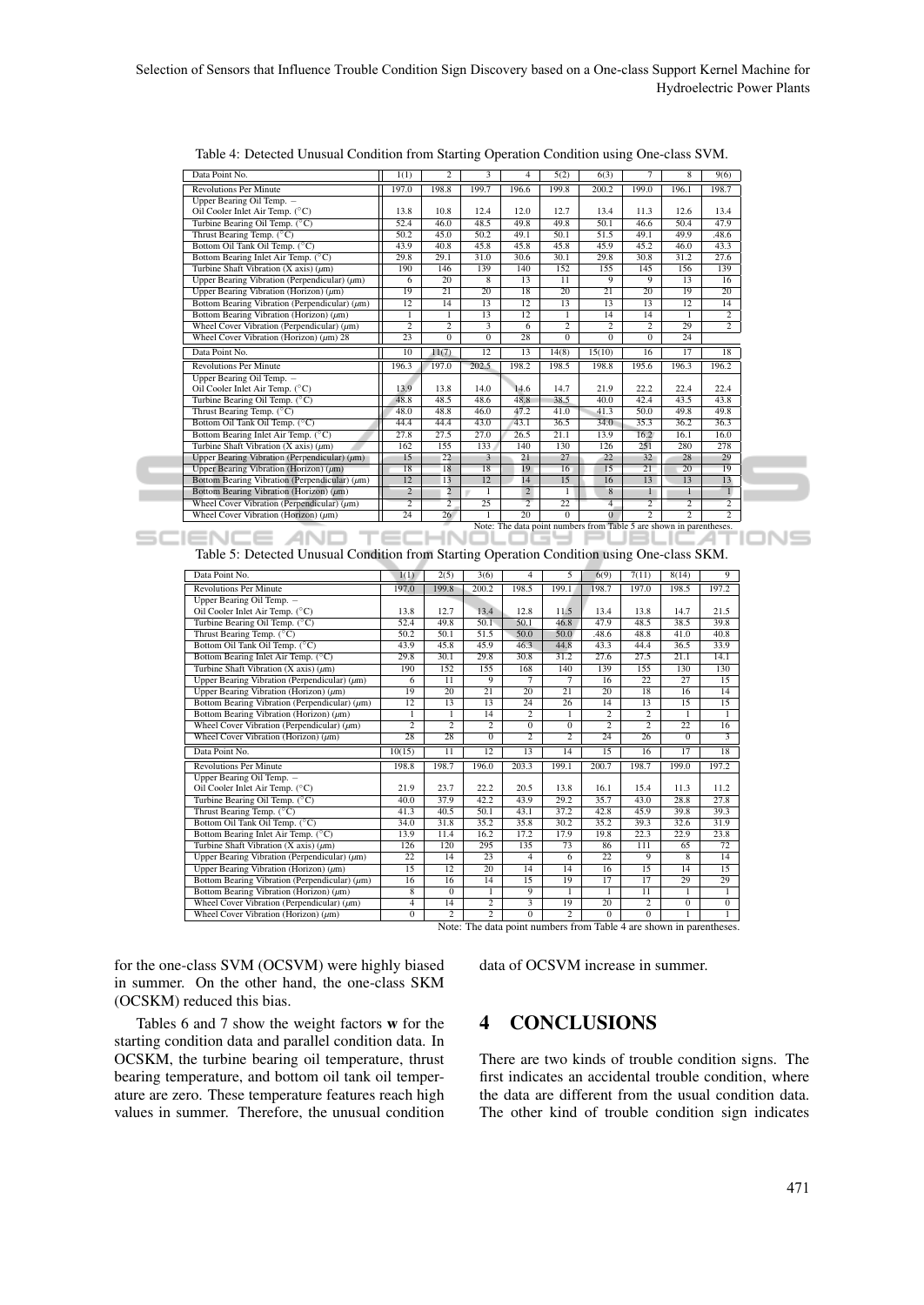

Figure 3: Monthly Distribution of Unusual Condition Data (Starting Operation Condition).



Figure 4: Monthly Distribution of Unusual Condition Data (Parallel Operation Condition).

aging degradation. If aging degradation occurs in a hydroelectric power plant, then this second kind of trouble condition sign increases year by year. In our method, we identified this second kind of trouble condition sign using special unusual condition data, which were discovered by an interaction between computers and human experts. However, it is difficult for human experts to evaluate whether or not sensors with weights of nearly zero affect an unusual condition. If our detection method is introduced in actual plant, human experts will need to confirm the trouble condition signs in daily operations. Hence, there is a need to be able to confirm trouble condition signs using a small number of sensors. In this paper, we proposed a method for narrowing down the sensors that indicate an unusual condition. This method was based on a one-class SKM.

Our unusual condition discovery experiment showed that the one-class SKM found the trouble condition signs in a hydroelectric power plant by using a

Table 6: Weighting Factors for Starting Operation Condition.

|                                                    | <b>OCSVM</b> | <b>OCSKM</b> |
|----------------------------------------------------|--------------|--------------|
| <b>Revolutions Per Minute</b>                      | 8.13         | 0.54         |
| Upper Bearing Oil Temp. -                          |              |              |
| Oil Cooler Inlet Air Temp. (°C)                    | 9.16         | 0.72         |
| Turbine Bearing Oil Temp. (°C)                     | 2.62         | $\Omega$     |
| Thrust Bearing Temp. $(^{\circ}C)$                 | 2.02         | $\Omega$     |
| Bottom Oil Tank Oil Temp. (°C)                     | 2.38         | $\Omega$     |
| Bottom Bearing Inlet Air Temp. (°C)                | 4.22         | $\Omega$     |
| Turbine Shaft Vibration (X axis) $(\mu m)$         | 7.70         | 1.68         |
| Upper Bearing Vibration (Perpendicular) $(\mu m)$  | 9.22         | 0.29         |
| Upper Bearing Vibration (Horizon) $(\mu m)$        | 3.45         | $\Omega$     |
| Bottom Bearing Vibration (Perpendicular) $(\mu m)$ | 10.33        | 2.98         |
| Bottom Bearing Vibration (Horizon) $(\mu m)$       | 11.81        | 2.15         |
| Wheel Cover Vibration (Perpendicular) $(\mu m)$    | 13.23        | 2.45         |
| Wheel Cover Vibration (Horizon) $(\mu m)$          | 10.86        | 2.20         |
| ρ                                                  | 52.72        | 10.71        |
|                                                    |              |              |

Table 7: Weighting Factors for Parallel Operation Condition.

|                                                    | <b>OCSVM</b> | <b>OCSKM</b> |
|----------------------------------------------------|--------------|--------------|
| Generated Output (MW)                              | 1.58         | 0.09         |
| <b>Revolutions Per Minute</b>                      | 3.34         | 1.26         |
| Upper Bearing Oil Temp. -                          |              |              |
| Oil Cooler Inlet Air Temp. (°C)                    | 9.83         | 3.35         |
| Turbine Bearing Oil Temp. (°C)                     | 0.73         | $\Omega$     |
| Thrust Bearing Temp. $(^{\circ}C)$                 | 1.20         | $\Omega$     |
| Bottom Oil Tank Oil Temp. (°C)                     | 1.49         | $\Omega$     |
| Bottom Bearing Inlet Air Temp. (°C)                | 2.09         | 1.72         |
| Turbine Shaft Vibration (X axis) $(\mu m)$         | 7.72         | 0.75         |
| Upper Bearing Vibration (Perpendicular) $(\mu m)$  | 9.68         | 1.20         |
| Upper Bearing Vibration (Horizon) $(\mu m)$        | 6.17         | 0.24         |
| Bottom Bearing Vibration (Perpendicular) $(\mu m)$ | 9.80         | 1.36         |
| Bottom Bearing Vibration (Horizon) $(\mu m)$       | 10.50        | 1.37         |
| Wheel Cover Vibration (Perpendicular) $(\mu m)$    | 10.59        | 1.39         |
| Wheel Cover Vibration (Horizon) $(\mu m)$          | 9.76         | 1.27         |
| ρ                                                  | 48.65        | 11.95        |

large quantity of usual condition data. In addition, a one-class SKM was found to reduce the extraction bias in summer for the one-class SVM.

In future work, we plan to apply our method to evaluate the soundness of real hydroelectric power plants in Japan and verify the effectiveness of our method for risk management in hydroelectric power plants.

### **REFERENCES**

- Bach, F. R., Lanckriet, G. R. G., and Jordan, M. I. (2004). Multiple kernel learning, conic duality, and the SMO algorithm. In *Proceedings of the twenty-first international conference on Machine learning*, ICML '04.
- Jardine, A. K., Lin, D., and Banjevic, D. (2006). A review on machinery diagnostics and prognostics implement-